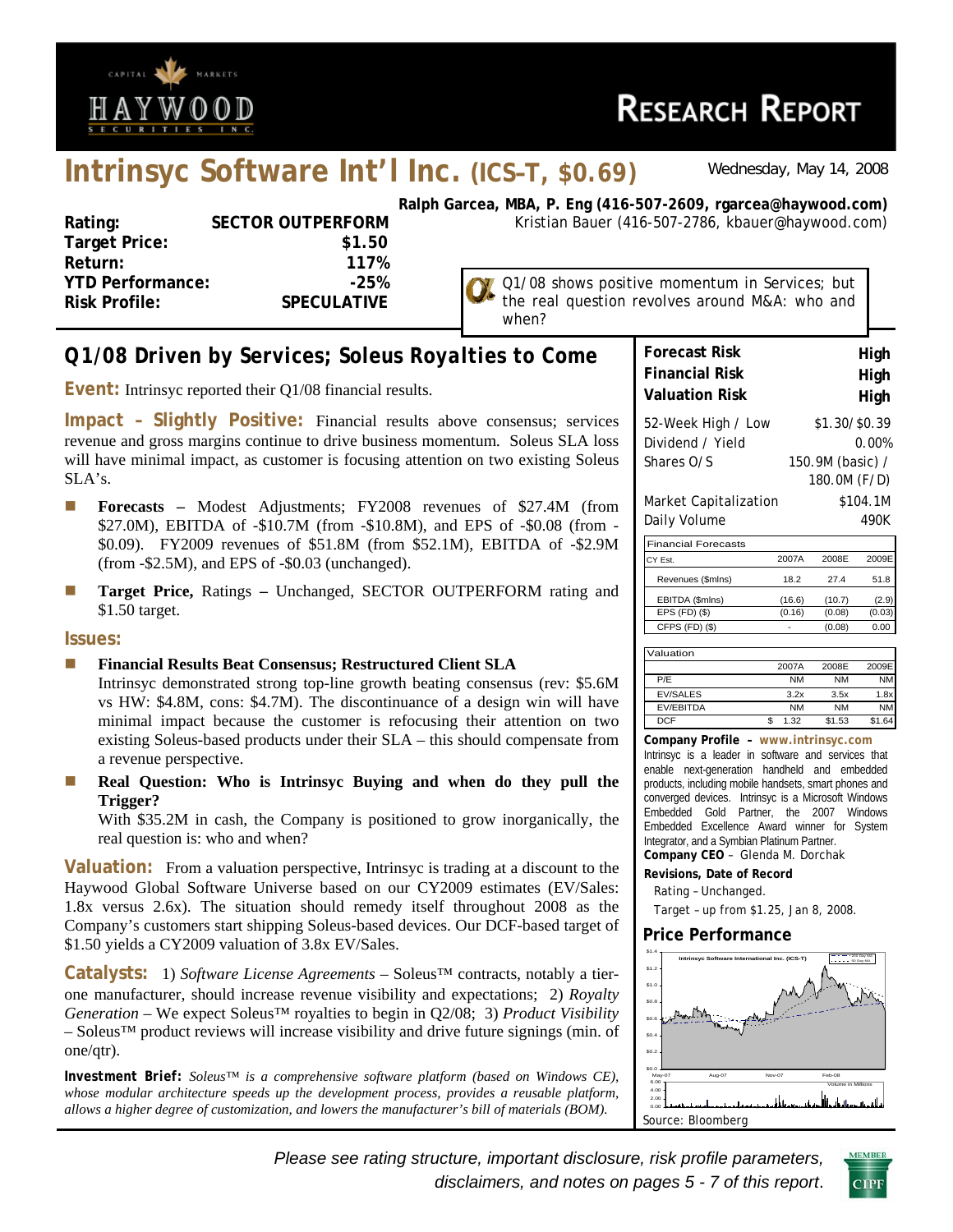Intrinsyc Software International Inc. **Ticker** Ticker **ICS-T** Price \$0.69 Rating: Sector Outperform<br>Shares O/S (M) 180.0 Market Cap. (\$M): \$104 Target: \$1.50

**Shares O/S (M) Market Cap. (\$M): 180.0 Target: \$1.50**

**Alpha: Product delivery in Taiwan, China and EMEA will provide positive synergy and momentum to future licensing deals.** 

**Company Description** - Intrinsyc is a leader in software and services that enable next-generation handheld and embedded products, including mobile handsets, smart phones **escription**<br>ed devices

**Investment Brief** - The company's mobile software products, engineering services, and years of expertise help OEMs, service providers, and silicon providers deliver<br>compelling wireless products with faster time-to-market

**Catalysts** - Continued design wins, two have been announced so far, should drive royalty revs.

**sks** - Handset mftrs and OEMs decide not to go with Windows CE platform; slow shipments delay royalty stream

**Recent Financings:**<br>Equity Offering May 2007 - 33.3M @ \$0.60<br>Past Equity Offering March 2006 - 24.2M @ \$0.90

**Management:** Glenda Dorchak, Chairman & CEO; George Reznik, CFO; Randy Kath, CTO

| <b>Financial Forecasts</b>      |                          |                          | Annual                   |                          |                          |          |        | Quarterly                  |                          |                                            | <b>Key Statistics</b>                                           |
|---------------------------------|--------------------------|--------------------------|--------------------------|--------------------------|--------------------------|----------|--------|----------------------------|--------------------------|--------------------------------------------|-----------------------------------------------------------------|
| FY-end Dec-31                   | 2006A                    | 2007A                    | 2008E                    | 2009E                    | 2010E                    | Q3/2007A |        | Q4/2007A Q1/2008A Q2/2008E |                          | Q3/2008E                                   | \$0.69<br>\$1.50<br>Price / Target / Return<br>117.4%           |
| Revenues (\$mins)               | 19.7                     | 18.2                     | 27.4                     | 51.8                     | 64.4                     | 5.1      | 4.5    | 5.6                        | 6.2                      | 6.8                                        | \$0.39<br>52wk Hi / Lo<br>\$1.30                                |
| Rev. Growth %                   |                          | $-8%$                    | 50%                      | 89%                      | 24%                      |          | $-11%$ | 22%                        | 12%                      | 9%                                         | Shares O/S (mlns)                                               |
| Consensus Revenue Est. (\$mins) | nmf                      | 19.5                     | 23.2                     | 47.3                     | 57.2                     | 5.1      | 4.3    | 4.7                        | 4.9                      | 5.4                                        | Basic / F.D.<br>150.9<br>180.0                                  |
| 3 months ago.                   | $\overline{\phantom{a}}$ | 20                       |                          |                          |                          |          |        |                            | $\overline{\phantom{a}}$ |                                            | 147.2<br>Float                                                  |
| EBITDA (\$mins)                 | (15.1)                   | (16.6)                   | (10.7)                   | (2.9)                    | 8.4                      | (3.6)    | (3.8)  | (3.7)                      | (2.8)                    | (3.1)                                      | Dividend Yield<br>0.0%                                          |
| <b>EBITDA Growth %</b>          |                          | 10%                      | $-36%$                   | $-73%$                   | $-390%$                  |          | 5%     | $-3%$                      | $-23%$                   | 8%                                         | 0.0%<br>Short Interest / as % of Float<br>0.0                   |
| Consensus EBITDA Est. (\$mins)  | $\overline{\phantom{a}}$ | (14.2)                   | (14.4)                   | (0.3)                    | 7.8                      | (3.7)    | (4.0)  | (2.7)                      | (3.6)                    | (3.8)                                      | Daily Volume (3-Mth. Avg. mlns)<br>0.49                         |
| 3 months ago.                   | $\overline{\phantom{a}}$ | (14.2)                   |                          |                          |                          | (3.7)    | (4.0)  | (2.7)                      |                          | $\sim$                                     | 68.9<br>Market Cap. / Enterprise Value (mlns)<br>104.1          |
| EPS $(FD)(\$)$                  | (0.18)                   | (0.16)                   | (0.08)                   | (0.03)                   | 0.06                     | (0.05)   | (0.03) | (0.03)                     | (0.02)                   | (0.02)                                     | Cash / Debt (mlns)<br>35.2<br>0.0                               |
| EPS Growth %                    |                          | $-14%$                   | $-46%$                   | $-69%$                   | $-332%$                  |          | $-31%$ | $-16%$                     | $-23%$                   | 6%                                         | \$0.23<br>Net Cash / Share                                      |
| Consensus EPS Est. (\$)         | $\overline{\phantom{a}}$ | (0.17)                   | (0.10)                   | (0.00)                   | 0.05                     | (0.04)   | (0.04) | (0.03)                     | (0.03)                   | (0.03)                                     | \$0.17<br>Tang. Book Value / Share                              |
| 3 months ago.                   | $\sim$                   | (0.17)                   |                          |                          |                          | (0.04)   | (0.04) | (0.03)                     |                          |                                            | Glenda M. Dorchak<br>Company CEO / Website<br>www.intrinsyc.com |
| CFPS (FD) (\$)                  |                          |                          | (0.08)                   | 0.00                     | 0.07                     | (0.03)   | (0.03) | (0.04)                     | (0.01)                   | (0.02)                                     | <b>Top Holders:</b>                                             |
| CFPS Growth %                   |                          | nmf                      | nmf                      | $-104%$                  | 2135%                    |          | $-7%$  | 37%                        | $-73%$                   | 125%                                       | 3.1%<br>1) Camlin Asset Management Limited                      |
| Consensus CFPS Est. (\$)        |                          | $\sim$                   | (0.07)                   | 0.02                     | 0.08                     |          |        | (0.02)                     | (0.02)                   | (0.03)                                     | 2.2%<br>2) IG Investment Management, Ltd.                       |
| 3 months ago.                   | $\overline{\phantom{a}}$ | $\overline{\phantom{a}}$ | $\overline{\phantom{a}}$ | $\overline{\phantom{a}}$ | $\overline{\phantom{a}}$ |          |        | (0.02)                     |                          |                                            | 3) Gruber & McBaine Capital Management, LLC<br>2.1%             |
|                                 |                          |                          |                          |                          |                          |          |        |                            |                          | *All consensus numbers are from Capital IQ | Ownership:                                                      |

|                            |           |           |           |           |                                    |        |                         | Management Control (Proxy)<br>$\ldots$ M                    |  |
|----------------------------|-----------|-----------|-----------|-----------|------------------------------------|--------|-------------------------|-------------------------------------------------------------|--|
| <b>Valuation Metrics</b>   | 2006      | 2007      | 2008      | 2009      | <b>Analyst Ratings: Capital IQ</b> |        | <b>Potential Upside</b> | *Source: CapitalIQ, Bloomberg                               |  |
| <b>EV/EBITDA - Current</b> | <b>NM</b> | <b>NM</b> | <b>NM</b> | <b>NM</b> | <b>Average Target</b>              | \$1.52 | 120%                    | <b>Historical Valuation Parameters</b>                      |  |
| Est. EV/EBITDA - Target    |           |           | <b>NM</b> | <b>NM</b> | <b>Median Target</b>               | \$1.50 | 117%                    | Intrinsyc Software International Inc.                       |  |
| <b>EV/SALES - Current</b>  | l.9x      | NM        | 3.5x      | 1.8x      | <b>Sector Outperform</b>           |        |                         | <b>FWD EV/SALES - NTM</b><br><b>MARKET AVErage of Comps</b> |  |
| Est. EV/SALES - Target     |           |           | 7.2x      | 3.8x      | <b>Sector Perform</b>              |        |                         |                                                             |  |
| Current, 1-Year, 2-Year    |           |           |           |           | <b>Sector Underperform</b>         |        |                         |                                                             |  |
| <b>DCF Target</b>          |           | \$1.32    | \$1.53    | \$1.64    | # of Analysts                      |        |                         | ---                                                         |  |

| <b>Comparables</b>                    | <b>Stock Price</b> |               | Pot.          |           | <b>EV/Sales</b> |           |           | <b>EBITDA Margin</b> | P/E       |           | <b>EV/EBITDA</b> |                                            |
|---------------------------------------|--------------------|---------------|---------------|-----------|-----------------|-----------|-----------|----------------------|-----------|-----------|------------------|--------------------------------------------|
|                                       | Todav              | <b>Target</b> | <b>Return</b> | 2008      | 2009            | 2010      | 2008      | 2009                 | 2008      | 2009      | 2008             | 2009                                       |
| Intrinsyc Software International Inc. | 0.69               | 1.50          | 117%          | 3.5x      | 1.8x            | 1.3x      | $-39%$    | $-6%$                | <b>NM</b> | <b>NM</b> | <b>NM</b>        | <b>NM</b>                                  |
| Research In Motion Ltd.               | 140.84             | 150.85        | 7%            | 8.4x      | 6.1x            | 5.5x      | 31%       | 30%                  | 40.7x     | 29.6x     | 26.8x            | 20.2x                                      |
| Access Company, Ltd.                  | 308,000            | 398.333       | 29%           | 3.3x      | 2.9x            | 2.4x      | 6%        | 9%                   | <b>NM</b> | <b>NM</b> | <b>NM</b>        | <b>NM</b>                                  |
| <b>Opera Software ASA</b>             | 5.40               | 17.44         | 13%           | 3.2x      | 2.3x            | 1.9x      | 12%       | 18%                  | 45.6x     | 23.4x     | 26.3x            | 12.9x                                      |
| <b>BSQUARE Corp.</b>                  | 5.09               | <b>NM</b>     | <b>NM</b>     | <b>NM</b> | <b>NM</b>       | <b>NM</b> | <b>NM</b> | <b>NM</b>            | <b>NM</b> | <b>NM</b> | <b>NM</b>        | <b>NM</b>                                  |
| Smith Micro Software Inc.             | 8.24               | 13.44         | 63%           | 1.6x      | 1.3x            | <b>NM</b> | 16%       | 22%                  | 12.8x     | 10.1x     | 10.0x            | 6.1x                                       |
| Infraware Inc.                        | 18,100             | 35,000        | 93%           | 4.7x      | <b>NM</b>       | <b>NM</b> | 36%       | <b>NM</b>            | 17.7x     | <b>NM</b> | 12.9x            | <b>NM</b>                                  |
| Palm. Inc.                            | 5.94               | 5.90          | $-1%$         | 0.7x      | 0.6x            | <b>NM</b> | 0%        | 4%                   | <b>NM</b> | <b>NM</b> | <b>NM</b>        | 14.5x                                      |
| Average                               |                    |               |               | 3.6x      | 2.6x            | 3.3x      | 17%       | 17%                  | 29.2x     | 21.0x     | 19.0x            | 13.4x                                      |
|                                       |                    |               |               |           |                 |           |           |                      |           |           |                  | *All consensus numbers are from Capital IQ |

| <b>Historical Valuation Parameters</b> |            | <b>EV/EBITDA</b> | <b>P/CF</b> |           |           | <b>EBITDA Growth</b> |           | <b>EPS Growth</b> | <b>Sales Growth</b> |           | Returns % |            |
|----------------------------------------|------------|------------------|-------------|-----------|-----------|----------------------|-----------|-------------------|---------------------|-----------|-----------|------------|
| 3-Yr Ava.                              | <b>NTM</b> | <b>TTM</b>       | 2008        | 2009      | 2008      | 2009                 | 2008      | 2009              | 2008                | 2009      | Last 3mtl | <b>YTD</b> |
| Intrinsvc Software International Inc.  | <b>NM</b>  | <b>NM</b>        | <b>NM</b>   | <b>NM</b> | $-36%$    | $-73%$               | 46%       | 69%               | 50%                 | 89%       | $-36%$    | $-25%$     |
| Research In Motion Ltd.                | 20.5x      | <b>NM</b>        | 36.6x       | 26.9x     | 85%       | 33%                  | 85%       | 38%               | 83%                 | 39%       | 54%       | 24%        |
| Access Company, Ltd.                   | 22.8x      | <b>NM</b>        | <b>NM</b>   | 45.8x     | $-32%$    | 71%                  | 102%      | <b>NM</b>         | 4%                  | 14%       | $-5%$     | $-40%$     |
| <b>Opera Software ASA</b>              | <b>NM</b>  | <b>NM</b>        | 35.5x       | 20.1x     | 202%      | 103%                 | 208%      | 95%               | 38%                 | 36%       | 18%       | 19%        |
| <b>IBSQUARE Corp.</b>                  | <b>NM</b>  | <b>NM</b>        | <b>NM</b>   | <b>NM</b> | <b>NM</b> | <b>NM</b>            | <b>NM</b> | <b>NM</b>         | <b>NM</b>           | <b>NM</b> | $-3%$     | $-25%$     |
| Smith Micro Software Inc.              | 19.6x      | <b>NM</b>        | <b>NM</b>   | <b>NM</b> | 120%      | 63%                  | <b>NM</b> | 27%               | 38%                 | 20%       | 7%        | $-3%$      |
| Infraware Inc.                         | 13.6x      | <b>NM</b>        | 14.2x       | <b>NM</b> | 82%       | <b>NM</b>            | 88%       | <b>NM</b>         | 46%                 | <b>NM</b> | 51%       | 13%        |
| Palm. Inc.                             | <b>NM</b>  | <b>NM</b>        | <b>NM</b>   | <b>NM</b> | <b>NM</b> | <b>NM</b>            | <b>NM</b> | 100%              | $-8%$               | 15%       | $-5%$     | $-6%$      |
| Average                                | 19.1x      | <b>NM</b>        | 28.8x       | 30.9x     | 91%       | 67%                  | 121%      | 65%               | 33%                 | 25%       | 17%       | $-2%$      |

\*All consensus numbers are from Capital IQ

|                                                  |                | <b>Intrinsyc Software</b> |             |              |            |
|--------------------------------------------------|----------------|---------------------------|-------------|--------------|------------|
| Discounted Cash Flow Analysis (FY-End Dec, US\$) | 2007           | 2008                      | 2009        | 2010         | 2011       |
| Modeled Units Shipped                            | 125,000        | 1550,000                  | 7,500,000   | 10,000,000   | 11250,000  |
| Revenue (\$)                                     | 19,705,794     | 27,377,081                | 51763,756   | 64,441,606   | 74,262,315 |
| Revenue growth                                   | 6%             | 39%                       | 89%         | 24%          | 15%        |
| EBITDA (\$)                                      | (14, 455, 074) | (10,703,351)              | (2,881660)  | 8,353,426    | 15,058,481 |
| <b>EBITDA</b> Margin                             | $-73%$         | $-39%$                    | $-6%$       | 13%          | 209        |
| Amortization (\$)                                | 821282         | 669,449                   | 577,414     | 654,752      | 706,110    |
| EBIT (\$)                                        | (15,276,356)   | (11372,799)               | (3,459,074) | 7,698,674    | 14,352,371 |
| NOPAT [EBIT * (1- effective tax rate) ]          | (15, 565, 689) | (11417, 792)              | (3,459,074) | 7,698,674    | 14,352,371 |
| Plus Amortization (\$)                           | 821282         | 669,449                   | 577,414     | 654,752      | 706,10     |
| Less Capital Expenditures (\$)                   | (575,046)      | (682, 879)                | (828, 220)  | (773, 299)   | (891, 148) |
| Capital Intensity                                | $^{\circ}$     | O                         | C           | $\Omega$     |            |
| Net Working Capital Changes                      | 471143         | (659,396)                 | 2, 124, 192 | (54, 520)    | (439,710)  |
| Terminal Value                                   |                | 269,314,965               | 269,314,965 | 269,314,965  |            |
| Equity Value                                     |                | 237,486,809               | 275,680,499 | 295, 08, 669 |            |
| DCF Value                                        |                | 132                       | 153         | 164          |            |

Source: Haywood Securities Inc., Company Reports, Target, Return and Forecasts are Consensus Based Using Capital IQ. Kristian Bauer (416-507-2786, kbauer@haywood.com) DCF Value 1 1.32 1 .53 .64

Source: Haywood Securities



**\$0.69 \$104**

| Key Statistics                              |        |                   |                               |
|---------------------------------------------|--------|-------------------|-------------------------------|
| Price / Target / Return                     | \$0.69 | \$1.50            | 117.4%                        |
| 52wk Hillo                                  |        | \$1.30            | \$0.39                        |
| Shares O/S (mlns)                           |        |                   |                               |
| Basic / F.D.                                |        | 150.9             | 180.0                         |
| Float                                       |        |                   | 147.2                         |
| <b>Dividend Yield</b>                       |        |                   | 0.0%                          |
| Short Interest / as % of Float              |        | 0.0               | 0.0%                          |
| Daily Volume (3-Mth. Avg. mlns)             |        |                   | 0.49                          |
| Market Cap. / Enterprise Value (mlns)       |        | 104.1             | 68.9                          |
| Cash / Debt (mlns)                          |        | 35.2              | 0.0                           |
| Net Cash / Share                            |        |                   | \$0.23                        |
| Tang. Book Value / Share                    |        |                   | <b>\$0.17</b>                 |
| Company CEO / Website                       |        | Glenda M. Dorchak | www.intrinsyc.com             |
| <b>Top Holders:</b>                         |        |                   |                               |
| 1) Camlin Asset Management Limited          |        |                   | 3.1%                          |
| 2) IG Investment Management, Ltd.           |        |                   | 2.2%                          |
| 3) Gruber & McBaine Capital Management, LLC |        | 2.1%              |                               |
| Ownership:                                  |        |                   |                               |
| Management Control (Proxy)                  |        | 1.7 M             | 1.1%                          |
|                                             |        |                   | *Source: CapitalIQ, Bloomberg |







**Ralph Garcea, MBA, P.ENG (416-507-2609, rgarcea@haywood.com)**

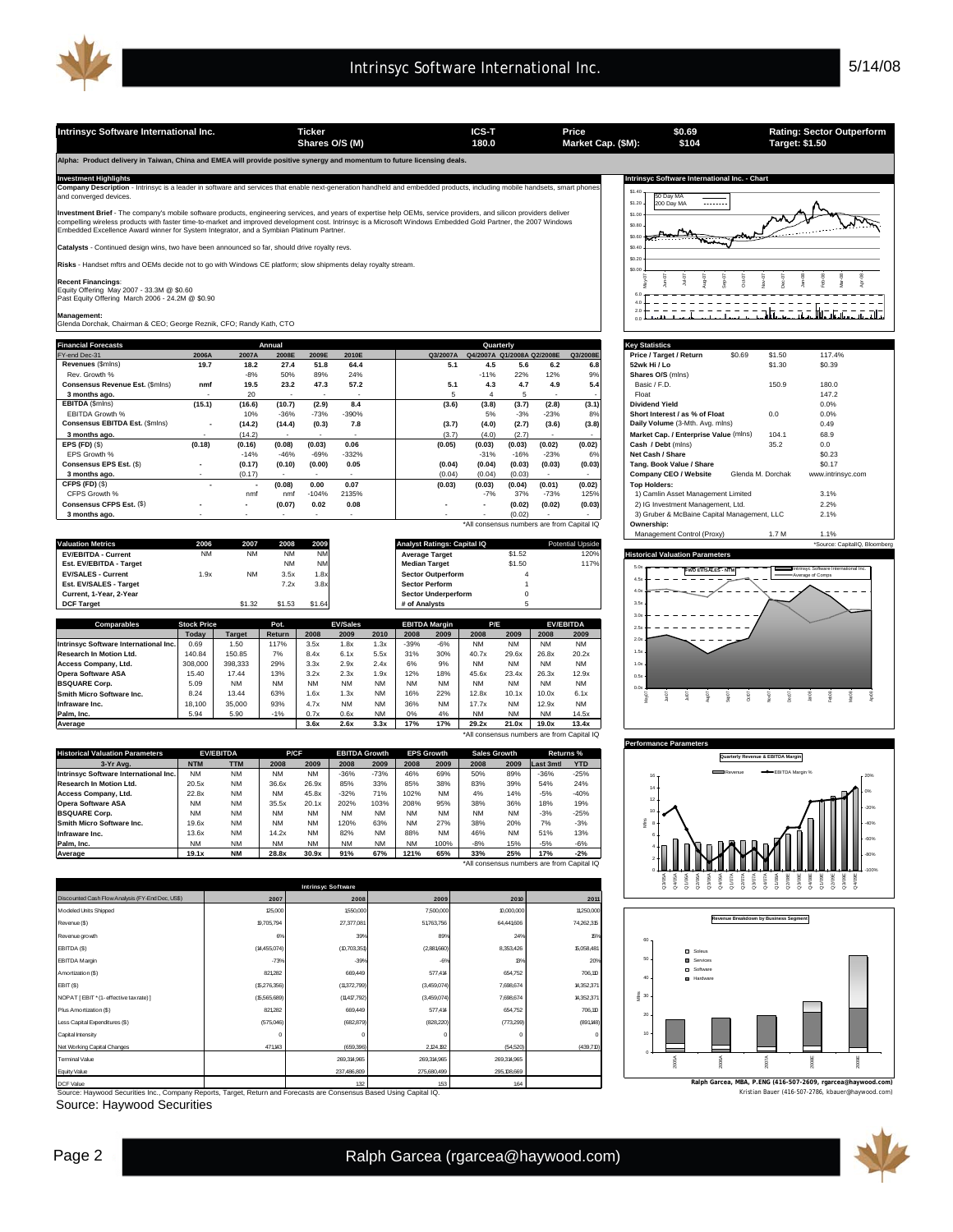

## **Investment Thesis**

Intrinsyc Software operates primarily as two businesses: the wireless systems engineering group, and the mobility software business that has been responsible for the development of Soleus, a consumer software product for wireless and handheld devices since 2004.

Soleus is a comprehensive software platform (based on Windows CE) and includes a high-level operating system (HLOS), an application suite, a pre-certified telephony stack, and sophisticated user interface-generation tools. Soleus' modular architecture speeds up the development process, provides a reusable platform, allows a higher degree of customization, and lowers the manufacturer's bill of materials. Within the mobile phone market, feature phones (Intrinsyc's target segment) have evolved as the biggest segment, and in 2006, contributed approximately 60% of the global sales (587 million units). We expect feature phones to continue to be 60% to 65% of global shipments going forward.

### **Q1/08 Driven by Services; Soleus Royalties to Come**

On May  $13<sup>th</sup>$  2008 Intrinsyc reported their Q1/08 financial results; we believe the numbers are positive. This is the first proper quarter since the Company moved to a December year-end and U.S.-dollar reporting. The Company demonstrated that their services business segment has continued to grow revenues, but leaves the most critical question unanswered: Acquisition?

Intrinsyc demonstrated strong revenue growth above consensus expectations. Q1/08 revenue was \$5.6M, beating our estimates of \$4.8M and consensus estimates of: \$4.7M. As a result we adjust our estimates as follows: FY2008 revenues of \$27.4M (from \$27.0M), EBITDA of - \$10.7M (from -\$10.8M), and EPS of -\$0.08 (from -\$0.09); FY2009 revenues of \$51.8M (from \$52.1M), EBITDA of -\$2.9M (from -\$2.5M), and EPS of -\$0.03 (unchanged).

The discontinuance of a design win will have minimal impact because the customer is refocusing their attention on two existing Soleus-based products under their SLA – this should compensate from a revenue perspective.

Intrinsyc is sitting on \$35.2M in cash from the most recent financing. A growth catalyst would be an accretive acquisition – the question is: Who and when?

Overall, we believe that the quarter demonstrates positive momentum in the Services business, and we believe that investors should focus on the catalysts that will drive Intrinsyc (and Soleus) to the next level: Tier 1 SLA's, M&A, and the start of Soleus royalties.

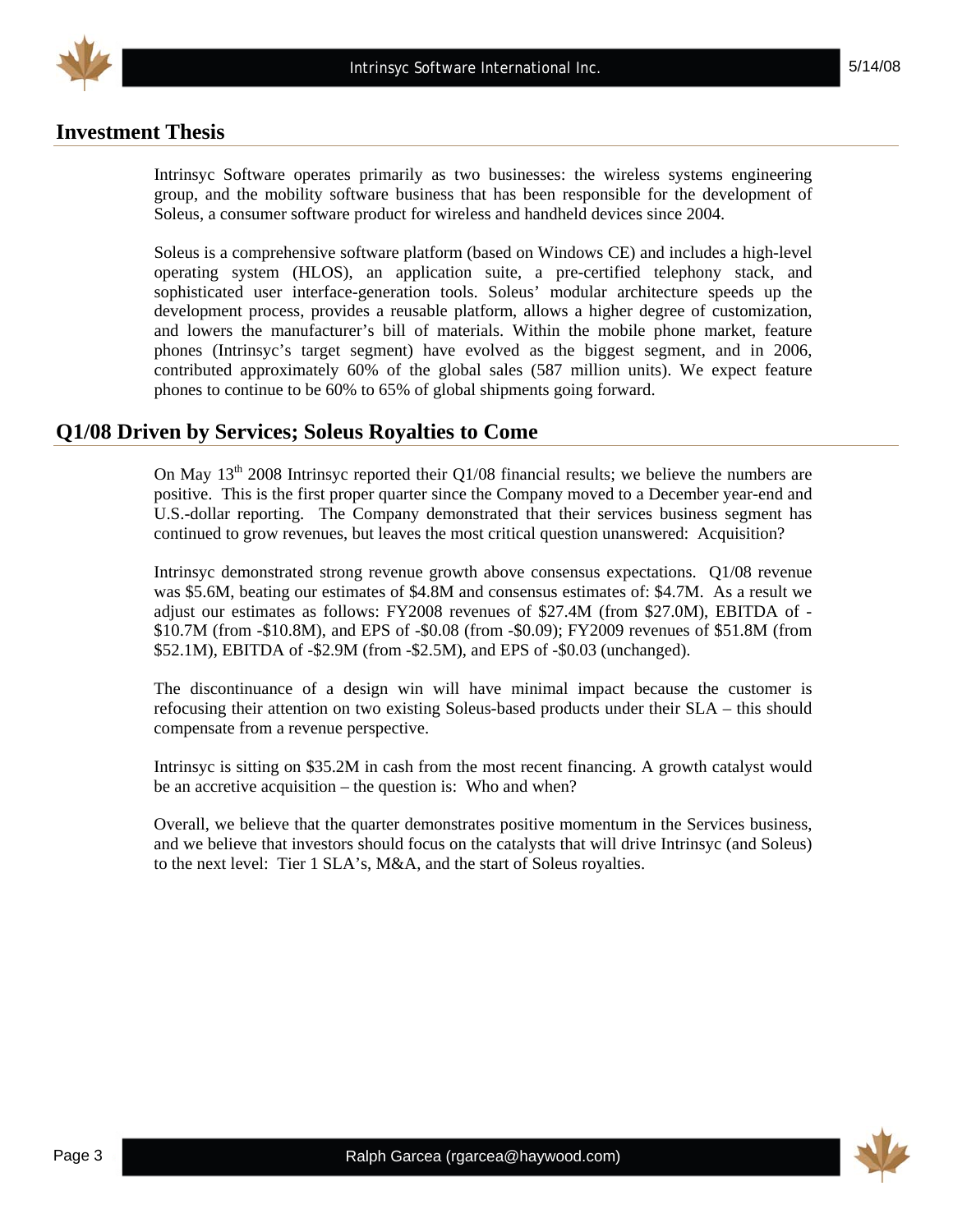#### **Intrinsyc's CFOPS and CFOPS as a % of Revenue**



Source: Capital IQ, Haywood Estimates

### **Valuation**

From a valuation perspective, Intrinsyc is trading at a discount to the Haywood Global Software Universe based on our CY2009 estimates (EV/Sales: 1.8x versus 2.6x). The situation should remedy itself throughout 2008 as the Company's customers start shipping Soleus-based devices. Our DCF-based target of \$1.50 yields a CY2009 valuation of 3.8x EV/Sales.

#### **Haywood Canadian Software Comparables**

| <b>CANADA TECHNOLOGY</b>                      |                 |           | Trdg          | <b>Local Price</b> |           | Pot.      | % of 52 week |      | Mkt. Cap. |       |        |        | Market Indicators (Return %) |            | Revenue (USD) |           | 180-day % chg |            | P/E        |            | EV/Sales                                  |            | EV/EBITDA  |            |           | REV/Headcount |           |
|-----------------------------------------------|-----------------|-----------|---------------|--------------------|-----------|-----------|--------------|------|-----------|-------|--------|--------|------------------------------|------------|---------------|-----------|---------------|------------|------------|------------|-------------------------------------------|------------|------------|------------|-----------|---------------|-----------|
| <b>Small Cap - Software/Services</b>          | Ticker          |           | Curr          | 13-Mav             | Target    | Return    | Low          | High | (US\$mm)  | 1-dav | 7-dav  |        | 30-day 90-day                | <b>YTD</b> | CY08E         | CY09E     | CY08E         |            |            |            | CY09E CY08E CY09E CY08E CY09E CY08E CY09E |            |            |            | нc        | CY08E         | CY09E     |
|                                               |                 |           |               |                    |           |           |              |      |           |       |        |        |                              |            |               |           |               |            |            |            |                                           |            |            |            |           |               |           |
| Absolute Software Corporation                 | <b>TSX:ABT</b>  | <b>NR</b> | CAD           | $10.8^{\circ}$     | 18.92     | 75%       | 110%         | 53%  | 514       | $-2%$ | $-11%$ | $-9%$  | $-30%$                       | $-41%$     | 49            | 76        | $-4%$         | <b>NMF</b> | <b>NMF</b> | <b>NMF</b> | 9.4                                       | 6.0        | <b>NMF</b> | <b>NMF</b> | 217       | 0.22          | 0.35      |
| Constellation Software Inc.                   | <b>TSX:CSU</b>  |           | CAD           | 25.43              | 30.22     | 19%       | 113%         | 91%  | 539       | 2%    | 8%     | 12%    | 8%                           | 1%         | 303           | 347       | 9%            | 5%         | 12.7       | 11.1       | 1.8                                       | 1.5        | 10.7       | 9.6        | 1,200     | 0.25          | 0.29      |
| Points International Ltd.                     | <b>TSX:PTS</b>  |           | NR CAD        | 2.04               | 3.90      | 91%       | 196%         | 47%  | 245       | 4%    | 16%    | $-14%$ | $-26%$                       | $-50%$     | 73            | 102       | 0%            | $-2%$      | <b>NMF</b> | 37.1       | 3.2                                       | 2.3        | <b>NMF</b> | <b>NMF</b> | 76        | 0.97          | 1.34      |
| Corel Corporation                             | <b>TSX:CRE</b>  |           | CAD           | 10.85              | 13.70     | 26%       | 155%         | 71%  | 277       | 0%    | 0%     | $-3%$  | 27%                          | 12%        | 271           | 282       | <b>NMF</b>    | <b>NMF</b> | 6.9        | 6.1        | 1.5                                       | 1.4        | 6.3        | 5.8        | 1.110     | 0.24          | 0.25      |
| Intermap Technologies Corp.                   | <b>TSX:IMP</b>  |           | CAD           | 6.50               | 10.72     | 65%       | 138%         | 57%  | 300       | 2%    | 10%    | 10%    | $-7%$                        | $-38%$     | 34            |           | 2%            | $-14%$     | <b>NMF</b> | <b>NMF</b> | 7.2                                       | 5.8        | NMF        | <b>NMF</b> | 613       | 0.06          | 0.07      |
| Logibec Groupe Informatique Ltee TSX:LGI      |                 |           | NR CAD        | 18.89              | 27.73     | 47%       | 111%         | 84%  | 186       | 3%    | 7%     | 5%     | $-8%$                        | $-15%$     | 71            | NA.       | <b>NMF</b>    | <b>NMF</b> | 19.3       | <b>NMF</b> | 2.8                                       | <b>NMF</b> | 7.6        | <b>NMF</b> | 430       | 0.17          | <b>NA</b> |
| <b>Gemcom Software International ITSX:GCM</b> |                 |           | <b>SO CAD</b> | 2.98               | 3.25      | 9%        | 206%         | 97%  | 160       | 1%    | 10%    | 19%    | 19%                          | 26%        | 59            | 67        | 5%            | 4%         | 21.3       | 17.5       | 2.4                                       | 2.1        | 9.8        | 9.0        | 118       | 0.50          | 0.57      |
| 20-20 Technologies Inc.                       | <b>TSX:TWT</b>  |           | NR CAD        | 5.50               | 7.63      | 39%       | 106%         | 74%  | 104       | 0%    | $-4%$  | $-4%$  | 15%                          | $-15%$     | 89            | <b>NA</b> | <b>NMF</b>    | <b>NMF</b> | 21.8       | <b>NMF</b> | 0.7                                       | <b>NMF</b> | 6.0        | <b>NMF</b> | 669       | 0.13          | <b>NA</b> |
| Intrinsyc Software International I TSX:ICS    |                 |           | <b>SO CAD</b> | 0.69               | 1.50      | 117%      | 177%         | 53%  | 104       | 0%    | $-14%$ | $-23%$ | $-37%$                       | $-25%$     | 23            |           | <b>NMF</b>    | $-7%$      | <b>NMF</b> | <b>NMF</b> | 3.6                                       | 1.8        |            | <b>NMF</b> | 174       | 0.13          | 0.27      |
| Matrikon Inc.                                 | <b>TSX:MTK</b>  |           | CAD           | 4.00               | 4.48      | 12%       | 195%         | 100% | 122       | 1%    | 3%     | 3%     | 7%                           | 67%        | 83            | <b>NA</b> | <b>NMF</b>    | <b>NMF</b> | 13.8       | <b>NMF</b> |                                           | <b>NMF</b> | 7.6        | <b>NMF</b> | 530       | 0.16          | <b>NA</b> |
| MKS Inc.                                      | <b>TSX:MKX</b>  |           | NR CAD        | 1.76               | 1.99      | 13%       | 171%         | 90%  | 90        | $-3%$ | 1%     | 3%     | 41%                          | 28%        | 60            | NA        | 7%            | <b>NMF</b> | 29.3       | <b>NMF</b> | 1.3                                       | <b>NMF</b> | 12.5       | <b>NMF</b> | 306       | 0.20          | <b>NA</b> |
| Belzberg Technologies Inc.                    | <b>TSX:BLZ</b>  |           | CAD           | 4.79               | <b>NA</b> | <b>NA</b> | 113%         | 65%  | 71        | 4%    | 8%     | 1%     | $-6%$                        | $-11%$     | <b>NA</b>     | <b>NA</b> | <b>NMF</b>    | <b>NMF</b> | <b>NMF</b> | <b>NMF</b> | <b>NMF</b>                                | <b>NMF</b> | <b>NMF</b> | <b>NMF</b> | 95        | <b>NA</b>     | <b>NA</b> |
| <b>Immersive Media Corp.</b>                  | <b>CDNX:IMC</b> |           | UR CAD        | 1.15               | <b>UR</b> | <b>NA</b> | 128%         | 20%  | 43        | $-1%$ | $-4%$  | 0%     | $-15%$                       | $-27%$     | 14            | 21        | 2%            | 0%         | <b>NMF</b> | 18.4       | 1.5                                       | 1.0        | <b>NMF</b> | 5.2        | <b>NM</b> | <b>NA</b>     | <b>NA</b> |
| Grev Island Systems International             | CDNX:GIS        |           | CAD           | 0.31               | 0.79      | 154%      | 141%         | 56%  | 28        | 0%    | 5%     | $-2%$  | $-21%$                       | $-6%$      | 24            | <b>NA</b> | <b>NMF</b>    | <b>NMF</b> | 11.3       | <b>NMF</b> | 0.6                                       | <b>NMF</b> | 4.0        | <b>NMF</b> | <b>NM</b> | <b>NA</b>     | <b>NA</b> |
| Brainhunter Inc.                              | <b>TSX:BH</b>   |           | CAD           | 0.39               | NA        | N.        | 100%         | 47%  | 17        | $-3%$ | $-5%$  | $-22%$ | $-24%$                       | $-15%$     | <b>NA</b>     | <b>NA</b> | <b>NMF</b>    | <b>NMF</b> | <b>NMF</b> | <b>NMF</b> | <b>NMF</b>                                | <b>NMF</b> | <b>NMF</b> | <b>NM</b>  | 250       | <b>NA</b>     | <b>NA</b> |
| iseemedia Inc.                                | CDNX:IEE        |           | <b>CAD</b>    | 0.28               | 1.20      | 329%      | 130%         | 30%  |           | 0%    | 8%     | $-19%$ | $-7%$                        | $-44%$     | <b>NA</b>     | <b>NA</b> | <b>NMF</b>    | <b>NMF</b> | <b>NMF</b> | <b>NMF</b> | <b>NMF</b>                                | <b>NMF</b> | <b>NMF</b> | <b>NMF</b> | 37        | <b>NA</b>     | <b>NA</b> |
| SXC Health Solutions, Corp.                   | <b>SXCI</b>     |           | <b>USD</b>    | 16.88              | 18.84     | 12%       | 171%         | 60%  | 402       | 0%    | 1%     | 26%    | 9%                           | 16%        | 175           | 465       | <b>NMF</b>    | <b>NMF</b> | 29.2       | 22.4       | 1.8                                       |            | 10.5       | 6.4        | 429       | 0.41          | 1.08      |
|                                               |                 |           |               |                    |           |           |              |      |           |       |        |        |                              |            |               |           |               |            |            |            |                                           |            |            |            |           |               |           |
|                                               |                 |           |               |                    |           |           |              |      | Mean      | 1%    | 2%     | $-1%$  | $-5%$                        | $-8%$      | 41%           | 53%       | 3%            | $-2%$      | 18.4x      | 18.8x      | 2.8x                                      | 2.5x       | 8.3x       | 7.2x       | 417       | 0.29          | 0.53      |
|                                               |                 |           |               |                    |           |           |              |      | Median    | 0%    | 3%     |        | $-7%$                        | $-15%$     | 27%           | 39%       | 2%            | $-1%$      | 19.3x      | 18.0x      | 1.8x                                      | 1.8x       | 7.6x       | 6.4x       | 306       | 0.21          | 0.32      |

Source: Capital IQ, Haywood Estimates

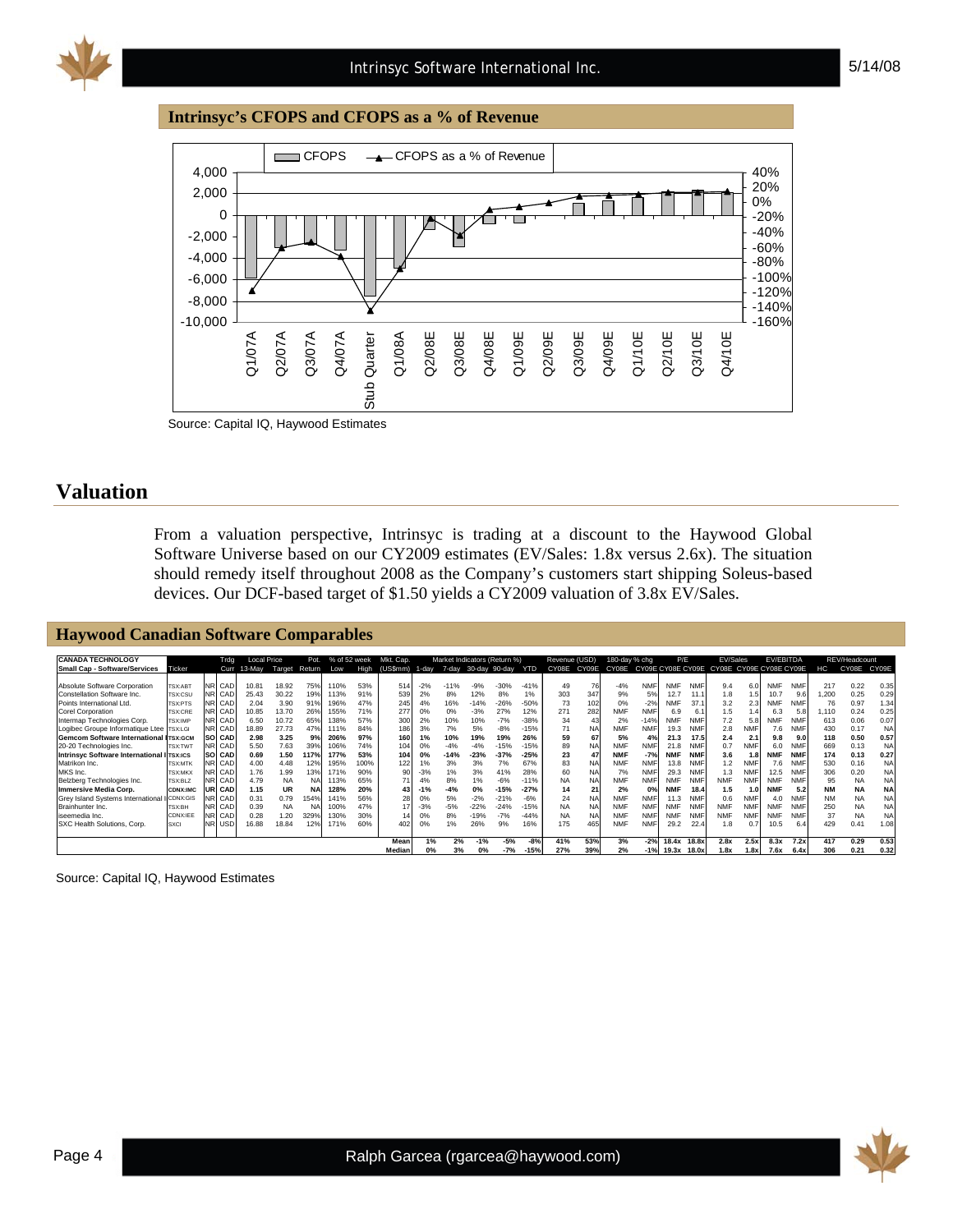

## **Distribution**

This report may only be distributed to non-institutional US clients in the following states: Delaware, Georgia, Louisiana, Maryland, Missouri, New York and Pennsylvania.

## **Analyst Certification**

I, Ralph Garcea, hereby certify that the views expressed in this report (which includes the rating assigned to the issuer's shares as well as the analytical substance and tone of the report) accurately reflect my/our personal views about the subject securities and the issuer. No part of my/our compensation was, is, or will be directly or indirectly related to the specific recommendations.

## **Important Disclosures**

This report is prepared by Haywood Securities Inc. for use by Haywood Securities Inc., Haywood Securities (USA) Inc. and Haywood Securities (UK) Limited and their clients. Haywood Securities Inc. is a Canadian broker-dealer and a member of the Toronto Stock Exchange and the Canadian Venture Exchange. Haywood Securities (USA) Inc. is a wholly owned subsidiary of Haywood Securities Inc., registered with the U.S. Securities and Exchange Commission, and is a member of FINRA and the Securities Investor Protection Corporation (SIPC).

Haywood Securities, Inc., and Haywood Securities (USA) Inc. do have officers in common however, none of those common officers affect or control the ratings given a specific issuer or which issuer will be the subject of Research coverage. In addition, the firm does maintain and enforce written policies and procedures reasonably designed to prevent influence on the activities of affiliated analysts.

Haywood analysts are salaried employees who may receive a performance bonus that may be derived, in part, from corporate finance income.

#### **Of the companies included in the report the following Important Disclosures apply:**

| <b>Ticker</b>  | Company                    | $\overline{2}$ | $\overline{\mathbf{3}}$ | D. | -6 |  |
|----------------|----------------------------|----------------|-------------------------|----|----|--|
| TSX:GCM        | Gemcom Software Int'l Inc. |                |                         |    |    |  |
| <b>TSX:ICS</b> | <b>Intrinsyc Software</b>  |                |                         |    |    |  |
| TSXV:IMC       | Immersive Media Corp.      |                |                         |    |    |  |

- <sup>1</sup>The Analyst(s) preparing this report (or a member of the Analysts' households) have a financial interest in this company.
- 2 As of the end of the month immediately preceding this publication either Haywood Securities, Inc., its officers or directors beneficially owned 1% or more of this company.
- Haywood Securities, Inc. has reviewed lead projects of this company and a portion of the expenses for this travel have been reimbursed by the issuer.
- Haywood Securities Inc. or an Affiliate has managed or co-managed a public offering of securities for this company in the last 12 months.
- Haywood Securities, Inc. or an Affiliate has received compensation for investment banking services from this company in the past 12 months
- <sup>6</sup>Haywood Securities, Inc. or an Affiliate has received compensation for investment banking services from this company in the past 24 months
- 7 Haywood Securities, Inc. is restricted on this company at the time of publication
- <sup>8</sup>Haywood Securities, Inc. or an Affiliate expects to receive or intends to seek compensation for
- investment banking services from this company in the next three months

Other material conflict of interest of the research analyst of which the research analyst or member knows or has reason to know at the time of publication or at the time of public appearance:

 $\bullet$  n/a

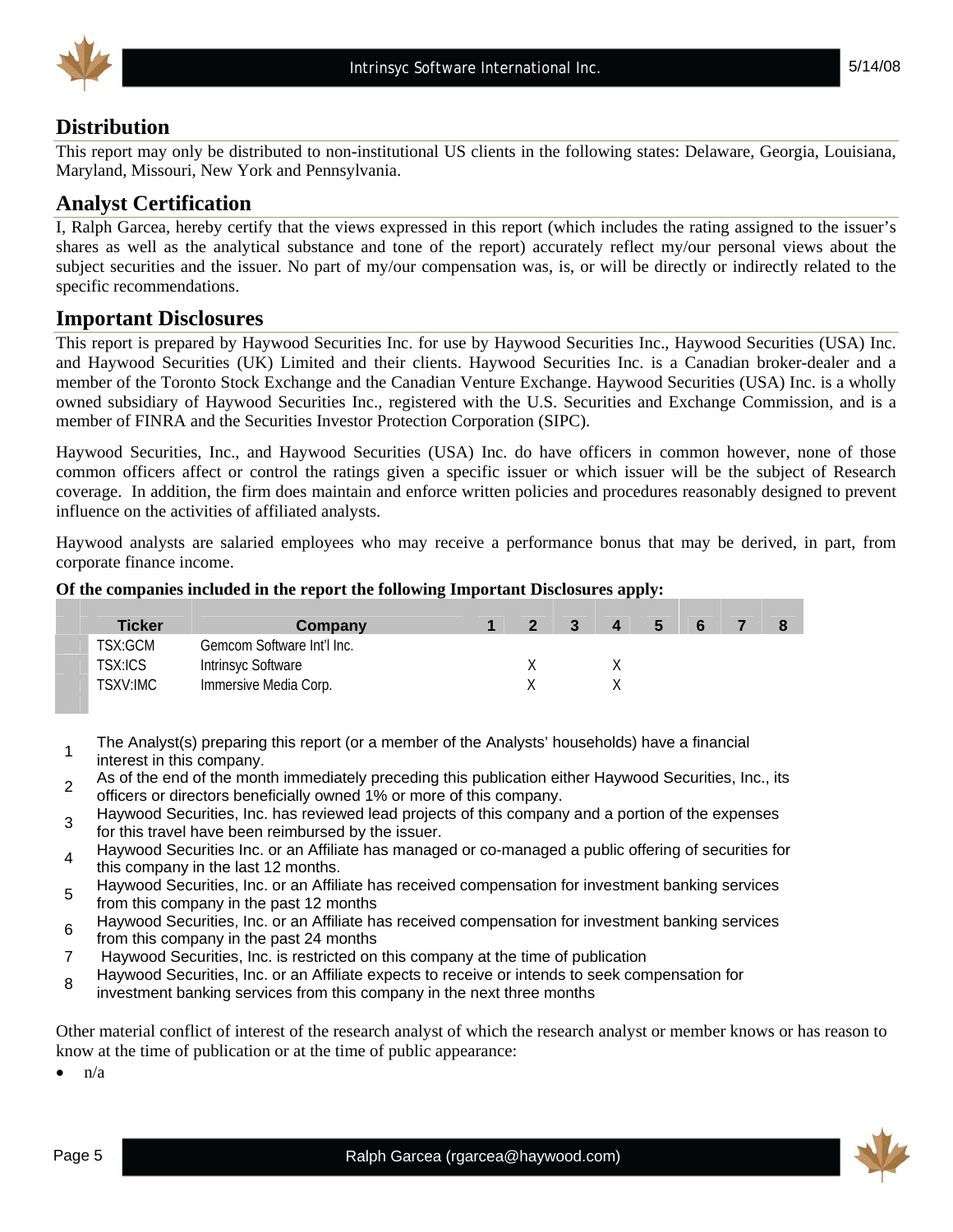## **Rating Structure**

**SECTOR OUTPERFORM** – Haywood's top rating category. The analyst believes that the security will outperform its sector. Furthermore, the shares are forecast to provide attractive returns measured against alternative investments when considering risk profiles. The rating carries a minimum total return threshold of 15% for equities and 12% for trusts. The rating applies to companies that have tangible underlying assets that give a measure of support to the market valuation. The rating category considers both the absolute and relative values in assigning the highest rating on the security.

**SECTOR PERFORM** – The analyst believes that the security will trade with tight correlation to its underlying sector. Furthermore, the target price (together with any anticipated distributions) is at or above the market price, and forecast risk-adjusted returns are attractive relative to alternative investments.

**SECTOR UNDERPERFORM** – Investors are advised to sell the security or hold alternative securities within the sector. Stocks in this category are expected to underperform relative to their sector. The category also represents stocks with unattractive forecast returns relative to alternative investments.

**TENDER –** The analyst is recommending that investors tender to a specific offering for the company's stock.

**RESEARCH COMMENT** – An analyst comment about an issuer event that does not include a rating.

**COVERAGE DROPPED** – Haywood Securities will no longer cover the issuer. Haywood will provide notice to clients whenever coverage of an issuer is discontinued. The termination of coverage will not occur unless clients have been provided with advice relating to positions they may still hold, such as a recommendation to sell their securities.

The above ratings are determined by the analyst at the time of publication. On occasion, total returns may fall outside of the ranges due to market price movements and/or short term volatility. At the discretion of Haywood's Management, these deviations may be permitted after careful consideration

Haywood's focus is to search for undervalued companies which analysts believe may achieve attractive risk-adjusted returns. This research coverage on potentially undervalued companies may result in an outweighted percentage of companies rated as Sector Outperform. Management regularly reviews rating and targets in all sectors to ensure fairness and accuracy.



For further information on Haywood Securities' research dissemination policies, please visit: http://www.haywood.com/research\_dissemination.asp

## **Risk Profile Parameters**

**SPECULATIVE:** – Investment for risk accounts only. Companies within this category carry greater financial and/or execution risk. All junior/venture companies that carry great financial and/or liquidity risk will be tagged "SPECULATIVE". A stock indicating a SPECULATIVE risk is determined from sector specific criteria outlined below listed below.